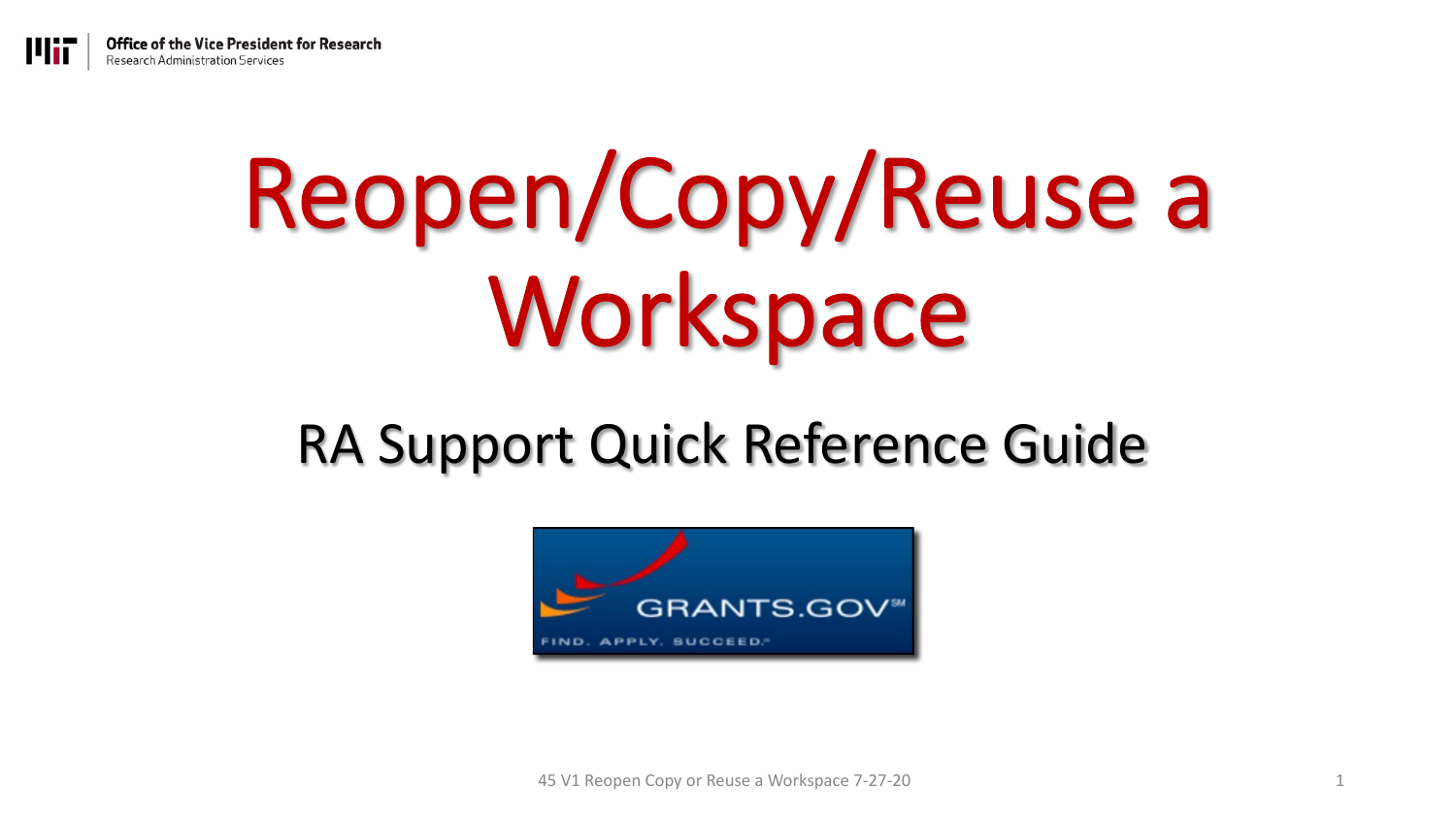### Grants.gov Workspace: Reopen, Copy, or Reuse?

You don't always have to start with blank fields with Workspace.

| <b>Option</b> | <b>Details</b>                                                                                                                                                                                                                                                                                                                                                                                                                                                                     | <b>Restrictions</b>                                                                                                                                                                                                                                                                                                                                                                                                                                                                                            |
|---------------|------------------------------------------------------------------------------------------------------------------------------------------------------------------------------------------------------------------------------------------------------------------------------------------------------------------------------------------------------------------------------------------------------------------------------------------------------------------------------------|----------------------------------------------------------------------------------------------------------------------------------------------------------------------------------------------------------------------------------------------------------------------------------------------------------------------------------------------------------------------------------------------------------------------------------------------------------------------------------------------------------------|
| Reopen        | Allows you to update & revise all aspects of the Workspace.<br>$\bullet$<br>Best option for Change/Corrected.<br>$\bullet$<br>Retains the same Workspace ID.<br>Available for Submitted workspaces - this action essentially "reuses' all<br>the workspace. (The prior submission details completely retained in the<br>'Details' screen. The re-opened workspace will add a new row in the<br>Details screen at submission with a separate grants.gov tracking ID and<br>details. | Funding Opportunity must still be OPEN. (Not available if workspace in Archived status -<br>$\bullet$<br>e.g. funding opportunity is closed.)<br>Best used when substantially the same submission - like change/corrected. Possible good<br>$\bullet$<br>option for Resubmission or revisions, but would require high level of scrutiny of all fields<br>& replacing attachments specific to the subsequent submission.                                                                                        |
| <b>Copy</b>   | You can enter the Funding Opportunity Number or the Opportunity<br>$\bullet$<br>Package ID, or you can search from all workspaces you have access to.<br>Creates a new Workspace ID with copies of the form details and<br>$\bullet$<br>attachments.                                                                                                                                                                                                                               | The funding opportunity selected must be the same, or have the same forms.<br>$\bullet$<br>If this isn't substantially the same proposal, many fields need to be updated.<br>$\bullet$<br>Does NOT copy participants or AOR from source workspace.<br>$\bullet$                                                                                                                                                                                                                                                |
| <b>Reuse</b>  | Select a specific FORM to copy, not the entire workspace.<br>$\bullet$<br>Could be a real time-saver for Senior/Key Person Profile, and<br>$\bullet$<br>Performance Site/Location forms for 'the usual suspect' proposal<br>collaborators.<br>Allows you to create a WS from a 'parent' or BAA opportunity to use as a<br>$\bullet$<br>template - especially one with the SF424 R&R, Senior/Key Person Profile,<br>& Project/Performance Site.                                     | To reuse a previously completed form, it has to be the same form title, and must be in<br>Passed status.<br>The Reuse process overwrites anything already added once you select a form to reuse.<br>$\bullet$<br>Due to form version differences, not all data may be copied – but it will populate the<br>$\bullet$<br>compatible fields.<br>∣∙<br>If the form you copied caused an error due to bad/incomplete data in the prior<br>submission, it will create the same error if that item is not addressed. |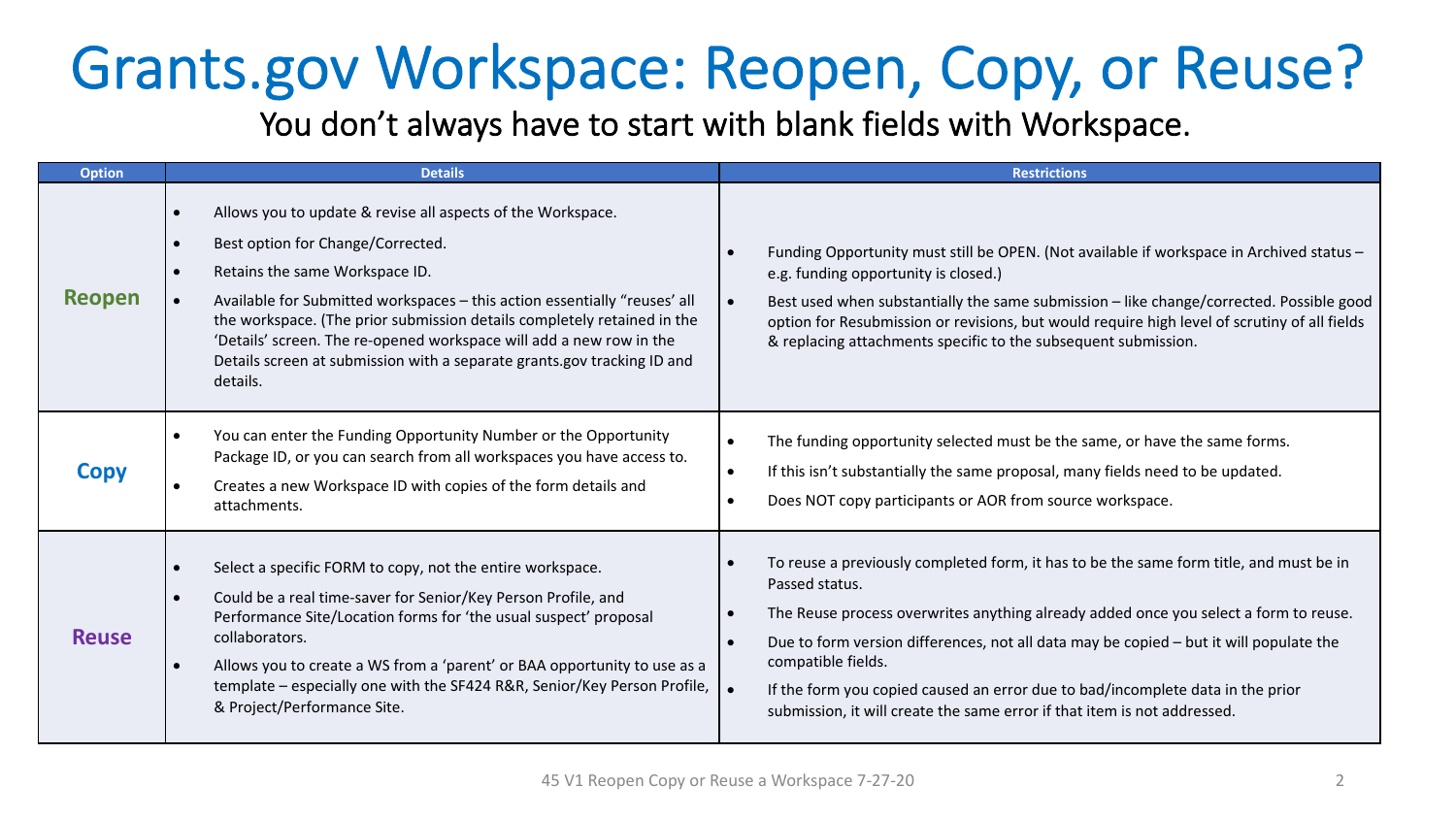#### **Reopen a Workspace**

- When the workspace is in the *Ready for Submission* or *Submitted* status, and when the application package forms are up-to-date, the **Reopen** button will be visible. After a workspace is marked completed or submitted, the workspace is closed to further edits and updates, unless it is first reopened via the **Reopen** button. When a workspace status is New, In Progress or Archived, or if the application package form
- The **Reopen** button will only be active for the following Participants:
- Workspace Owners and Participants with the AOR role on the **Manage Workspace** page
- All Participants with access to the **Manage Workspaces for Organization** page
- When the **Reopen** button is clicked, the following actions take place:
- The workspace status will be changed back to In Progress.
- The activity will be noted in the **Activity** tab of the workspace.
- The workspace page will be refreshed, and a success message will read, "Workspace successfully reopened."

| Situation                                                                    | Reopen |
|------------------------------------------------------------------------------|--------|
| Change/Corrected version of the same proposal                                |        |
| New submission; same PI, same forms, Funding opportunity is open             |        |
| New submission, same PI, same form versions, Funding opportunity is closed   |        |
| Funding opportunity closed -- form versions not all the same                 | ×      |
| Created a new workspace, but forms/data are identical to a prior submission. | n/a    |
|                                                                              |        |

| <b>Best option:</b>      |  |
|--------------------------|--|
| Can do                   |  |
| Cannot do                |  |
| May not provide all data |  |
| <b>Big lift</b>          |  |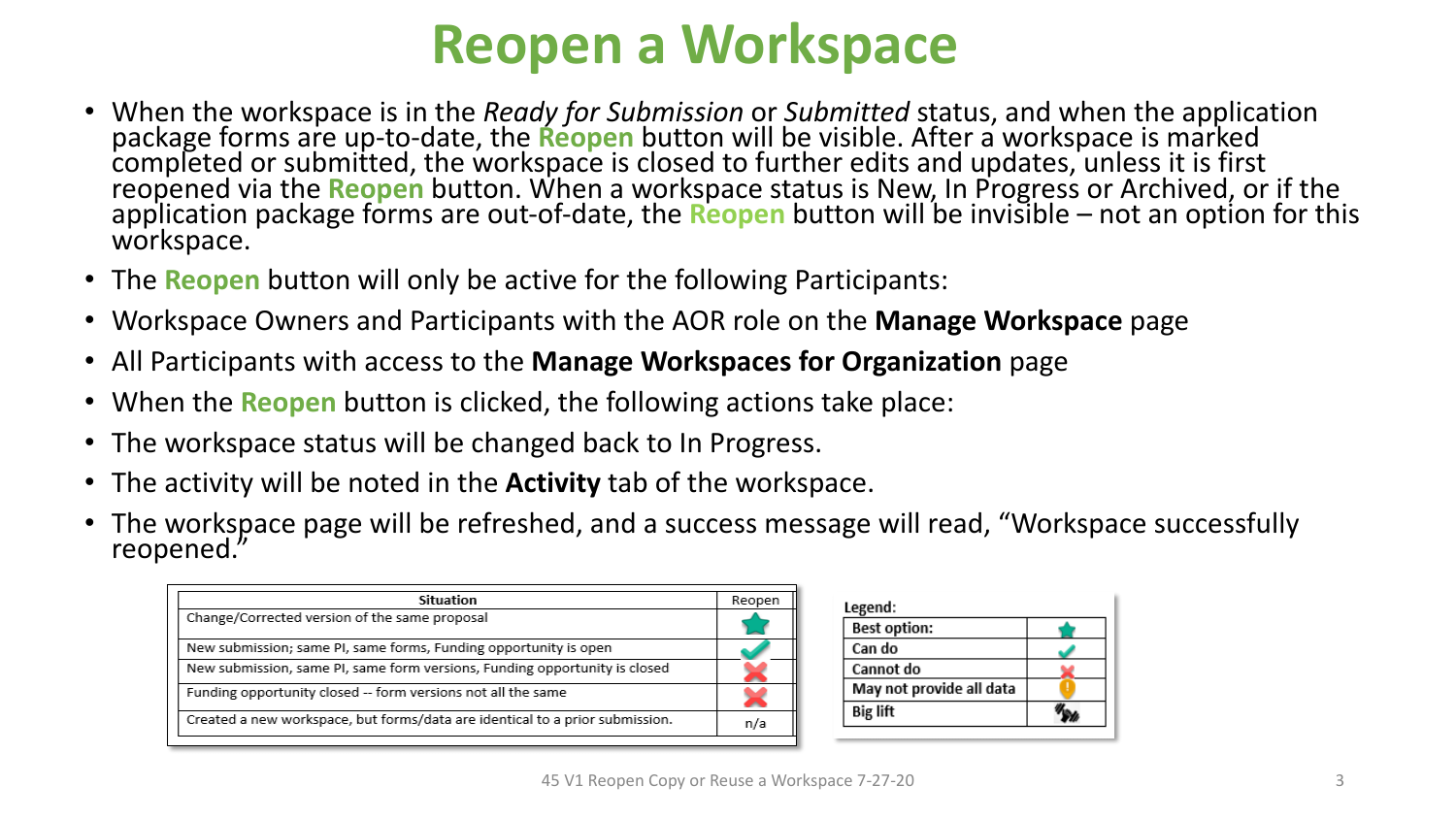#### How to Copy a Workspace

- Login and click the **Manage Workspaces** link.
- Enter search criteria and click the **Search** button to display the results for all workspaces you have access to.
- Click the **Copy** link in the **Actions** column for the existing workspace you wish to copy. If you do not see the **Copy** link, then you do not have requisite access to copy a workspace. Users must have access to all forms or all non-budget forms to copy a workspace.
- Enter either the **Funding Opportunity Number** field or the **Opportunity Package ID** field that corresponds to the grant you wish to apply for. If more than one application package fits this search criteria, you will be prompted with a list. Click the **Select** link for the correct application package.
- Create a descriptive application name in the **Application Filing Name** field. (Please include your KC Proposal number, your PI last name, & lead unit at a minimum to help us identify & support this submission).
- Click the **Copy Workspace** button. Upon a successful creation, you will be directed to the Manage Workspace page.

**Note:** Applicants are responsible for reviewing and verifying all data in their application forms. Please verify that all forms data is correct after copying a workspace – especially if the source and destination workspaces have different form versions, as there are often changes to forms between versions.

| Situation                                                                    | Copy |
|------------------------------------------------------------------------------|------|
| Change/Corrected version of the same proposal                                |      |
| New submission; same PI, same forms, Funding opportunity is open             |      |
| New submission, same PI, same form versions, Funding opportunity is closed   |      |
| Funding opportunity closed -- form versions not all the same                 |      |
| Created a new workspace, but forms/data are identical to a prior submission. | n/a  |

| <b>Best option:</b>      |  |
|--------------------------|--|
| Can do                   |  |
| Cannot do                |  |
| May not provide all data |  |
| <b>Big lift</b>          |  |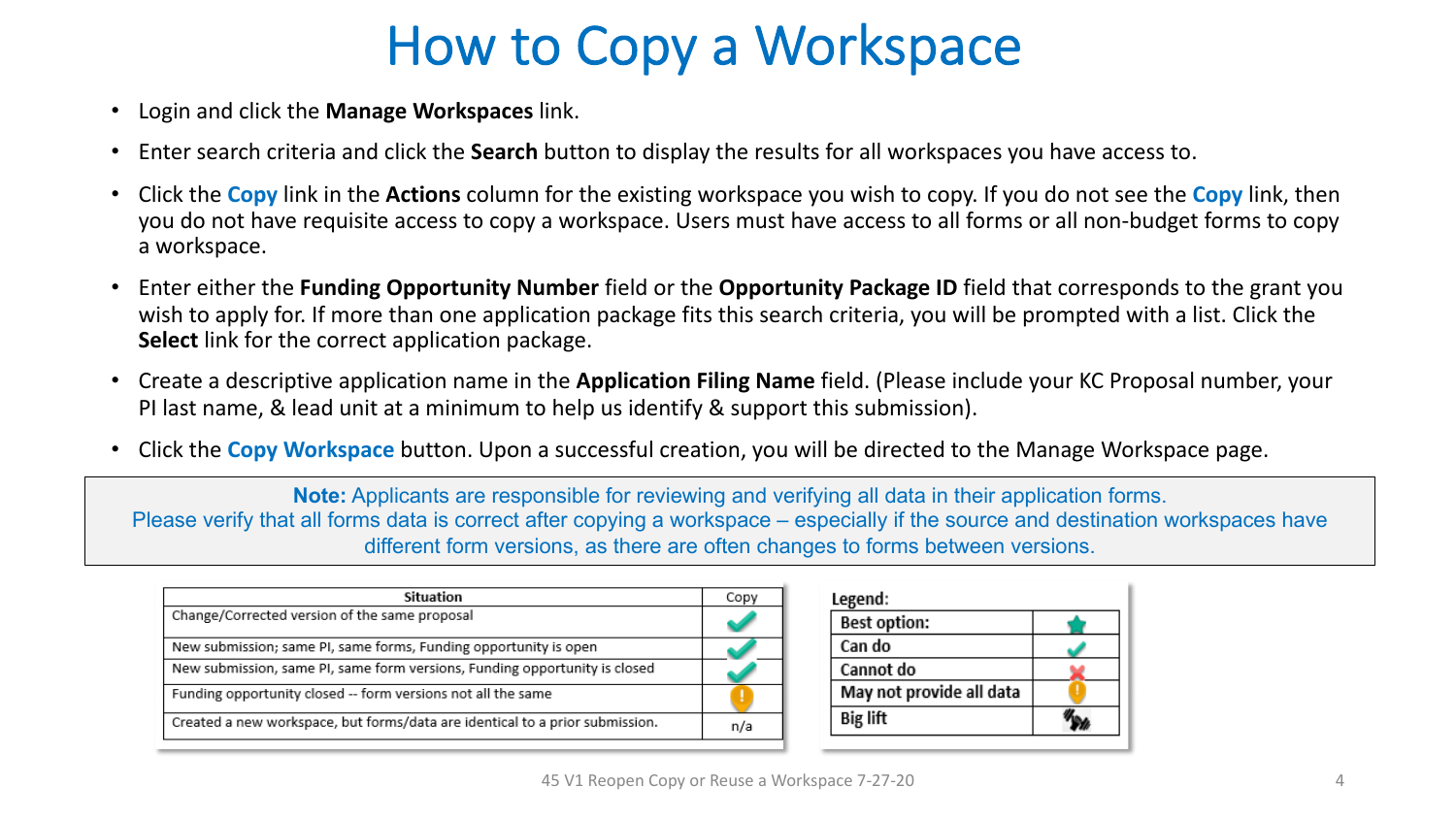#### How to Reuse a Workspace Form

To reuse a previously completed form, it has to be the same form title.

The reuse form functionality **does** work with other versions of the same form.

- 1. In the **Forms** tab of the **Manage Workspace** page, click the **Reuse** link in the **Actions** column.
- 2. Enter search criteria to locate a form with the same title, then click the **Search** button. Note: only forms in "Passed" status with the same title will display in the search results.
- 3. Click the **Select** link in the **Actions** column. You may also click the **Preview** link to review the form to ensure it has the information you wish to reuse in this workspace.
- 4. Upon clicking the **Select** link, the form will be added to the workspace, the **Application Package Forms** table under the **Forms** tab will be refreshed, and the uploaded form's status will be updated.

**Note:** Applicants are responsible for reviewing and verifying all data in their application forms. Please verify that all forms data is correct after copying a workspace – especially if the source and destination workspaces have different form versions, as there are often changes to forms between versions.

| Situation                                                                    | Reuse |
|------------------------------------------------------------------------------|-------|
| Change/Corrected version of the same proposal                                |       |
| New submission; same PI, same forms, Funding opportunity is open             |       |
| New submission, same PI, same form versions, Funding opportunity is closed   |       |
| Funding opportunity closed -- form versions not all the same                 |       |
| Created a new workspace, but forms/data are identical to a prior submission. |       |

| <b>Best option:</b>      |  |
|--------------------------|--|
| Can do                   |  |
| Cannot do                |  |
| May not provide all data |  |
| <b>Big lift</b>          |  |